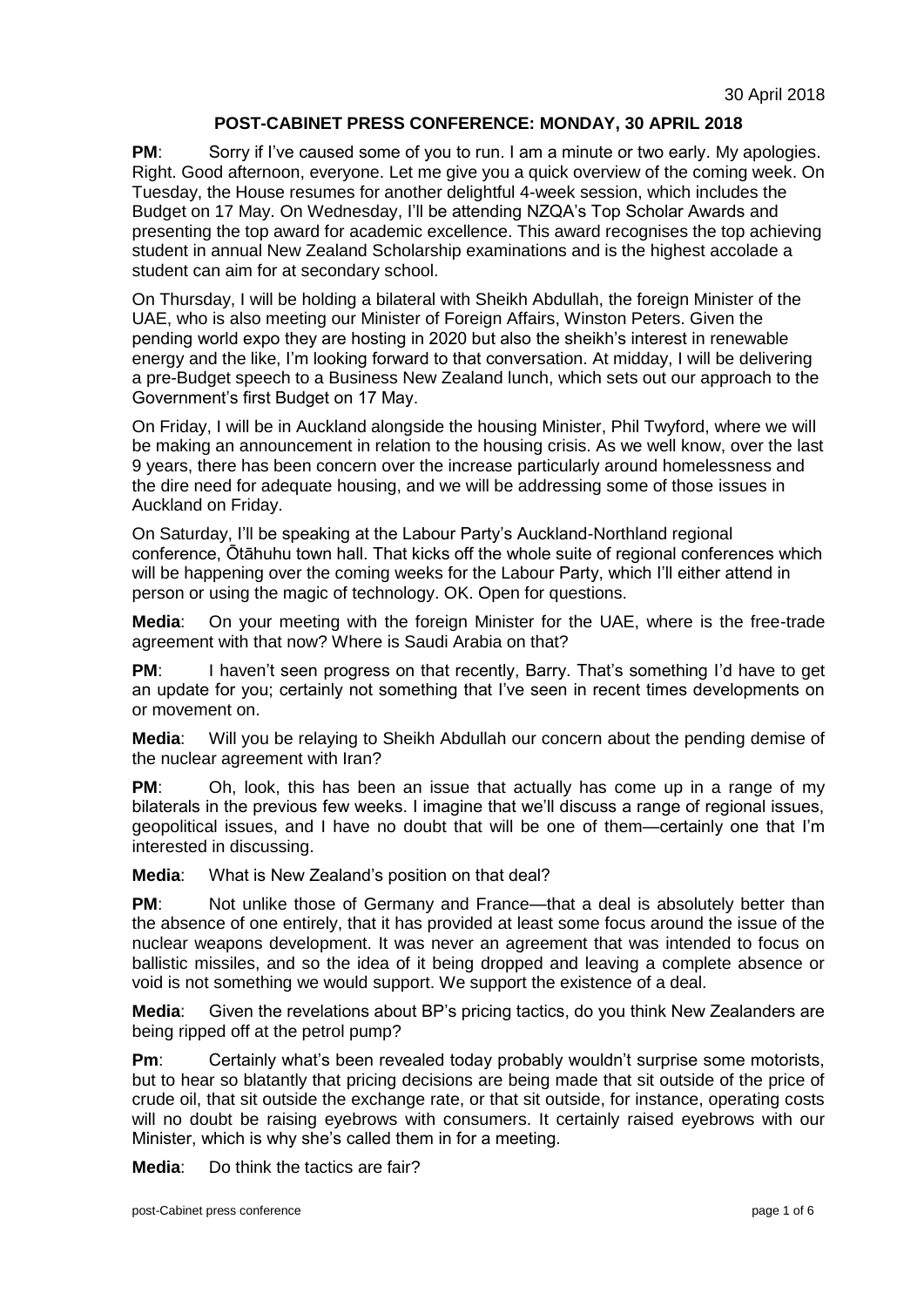**PM**: Do I think the tactics are fair?

**Media**: Yeah.

**PM:** Look, there is a question here over whether or not they have in fact breached any of our legislation, but regardless of whether they have or not, certainly motorists won't look upon it as fair.

**Media**: Is this going to produce any more momentum or urgency with the fuel price inquiry that's already under way?

**PM:** Yeah, certainly we've already seen a need to allow the Commerce Commission to be able to conduct market studies. That's something we already anticipated needing to change the law over. But, yes, I think it adds greater impetus to why we want to undertake that work.

**Media**: It has been dragging out for a while. It started under the previous Government. Doesn't this actually give more impetus for the Government to actually take action and do something?

**PM:** Absolutely, but I think that impetus already existed as well.

**Media**: If the Government were to do something on this, where would that be and when's the earliest of that—

**PM:** Well, first we need to hear the explanation from BP. As I say, the usual explanations in this case just don't exist. There is a pretty high test that has to be met in our law for them to have fallen foul of, around particular behaviours. So, first, we'll seek an explanation, and then we'll consider what our options are beyond that.

**Media**: Given the revelations about how the oil companies operate that we've seen today, what can the Government do to prevent the companies from equalising the Auckland fuel tax right across the country?

**PM**: Yeah, yeah, and that's why we wanted the Commerce Commission to be in a position to undertake this kind of work, because that would also compel those in the industry to provide the evidence that would be required to really get a sense of what's been happening between these companies but across the country as well. We do need to have a comprehensive look, because, as I say, at the moment, on the face of it, they may not be in breach of our existing legislative framework, but Kiwis will rightly be saying this doesn't feel fair.

**Media**: Do you think that that is a possibility that New Zealanders across the rest of the country could be picking up the tab for that Auckland regional fuel tax?

**PM**: Do I think they'll be picking up the tab for the Auckland regional fuel tax? The legislation doesn't allow that regional fuel tax to apply anywhere other than Auckland in the next three years.

**Media:** But the companies could share it across the—

**PM:** Well, I mean, this is the thing that is astounding, that in—you know, we're having a debate right now about the application of an additional 3c over a year. They're putting up 3c in a day. This demonstrates just the kind of impact that those kind of decisions have on motorists and the scale of them. I think it also points to why we are rightly, as a Government, interested in looking into this more closely.

**Media**: On GP visits, what coalition agreements meant that you had to break your promise that—

**PM:** I wouldn't actually slate that back to coalition agreements. Look, in the context, of course, what we campaigned on was what Labour wanted to do as an individual party. What we find ourselves in the position of is now achieving a raft of things collectively as three parties. But, actually, when it comes to the constraints that we're facing, I would slate that back to the deficit we have in infrastructure and the blowouts that we've seen from our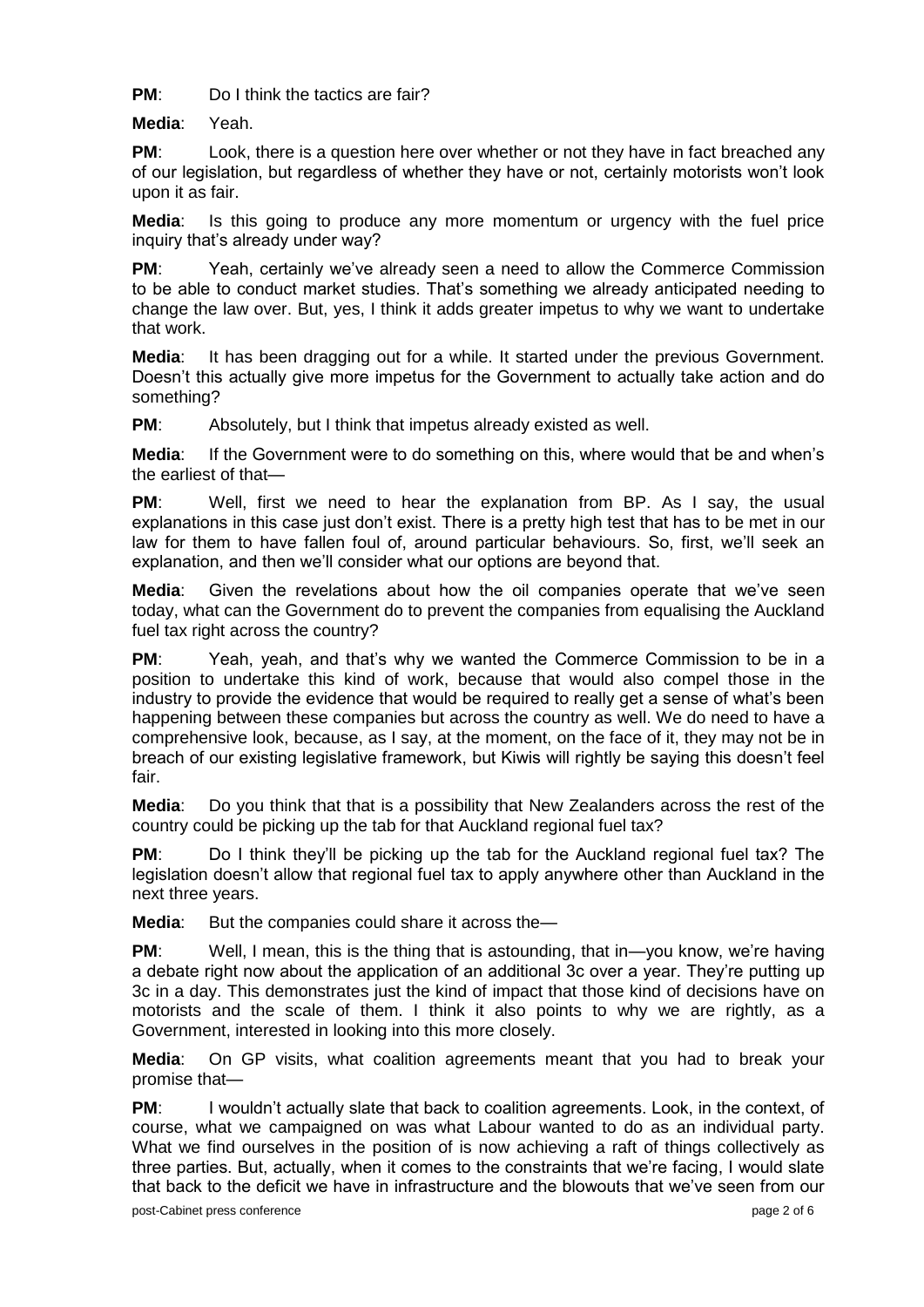DHBs, which have outstripped some of our expectations. And that's why several weeks ago I did stand here and point out that some of our areas of focus, while we remain absolutely committed to them, will need to be phased.

**Media**: David Clark pointed to the fact that it was because of coalition's commitment informing the coalition Government, so what spending commitments have you made—

**PM:** Coalition commitments—and, as I say, coalition commitments have added to the raft of things that we have pledged we will undertake. So it's not just about Labour's manifesto that we now hold ourselves to account to. But what I'm pointing to is, actually, my much bigger focus has been the cost that we've incurred by coming in and opening the books and seeing, yes, we planned for a deficit in health, but that's one particular area where it's larger than it is in other areas.

**Media**: But David Clark said that things were added on to the manifesto, right—so things got added on. What was added on that meant you couldn't phase—

**PM:** Again, I'm slating it back, instead, much more to the state of the books as we've found them.

**Media**: Over half a million Kiwis can't afford to go to the doctor, why is that a policy that you're going to push back rather than something else?

**PM**: That's making an assumption about what we are and aren't doing in the Budget, and I'm asking you to wait just a couple of weeks to see some of the details. We've talked about phasing, but we have had a particular focus on improving the outcomes for New Zealanders, particularly those at the highest need.

**Media**: Are you anticipating anything else having to be phased?

**PM**: Sorry?

**Media**: Are you anticipating anything else having to be phased because of these infrastructure deficit issues that you've outlined?

**PM**: You'll see the full outcome of the decisions we've had to make at the time that we release the Budget.

**Media**: Do you regret promising cheaper GP visits?

**PM:** No. No, because we remain committed absolutely to the aspiration of more affordable and more accessible healthcare. What we're talking about is also needing to make sure that we have an adequate number of GPs, that we have adequate hospitals that are able to treat people in acute need, that we have DHBs who aren't seeking into further and further debt. These are all of the things we are now having to balance in our health budget. We have a commitment to achieving these over time, but I think people will appreciate we can't do everything in one single Budget.

**Media**: You're saying this is because of infrastructure deficit. Is that—

**PM**: No, I'm not. No, that's not what I'm saying. I've said the deficits as well, that our DHBs are facing, has outstripped some of my expectations as well.

**Media**: What is the most pressing need immediately for primary health?

**PM:** Oh, for primary health?

**Media**: Yes.

**PM**: Look, of course, that cuts across a range of issues, because someone who's trying to access primary healthcare at present, if they need after-hours care, is, for instance, already accessing our hospital services. So it is a complex area where we need to try and make a focus on accessibility, and that has been top of our mind in this Budget. What I'm asking for is just a little bit of time so you can see what we've developed up in Budget 2018, and then, of course, our plans beyond.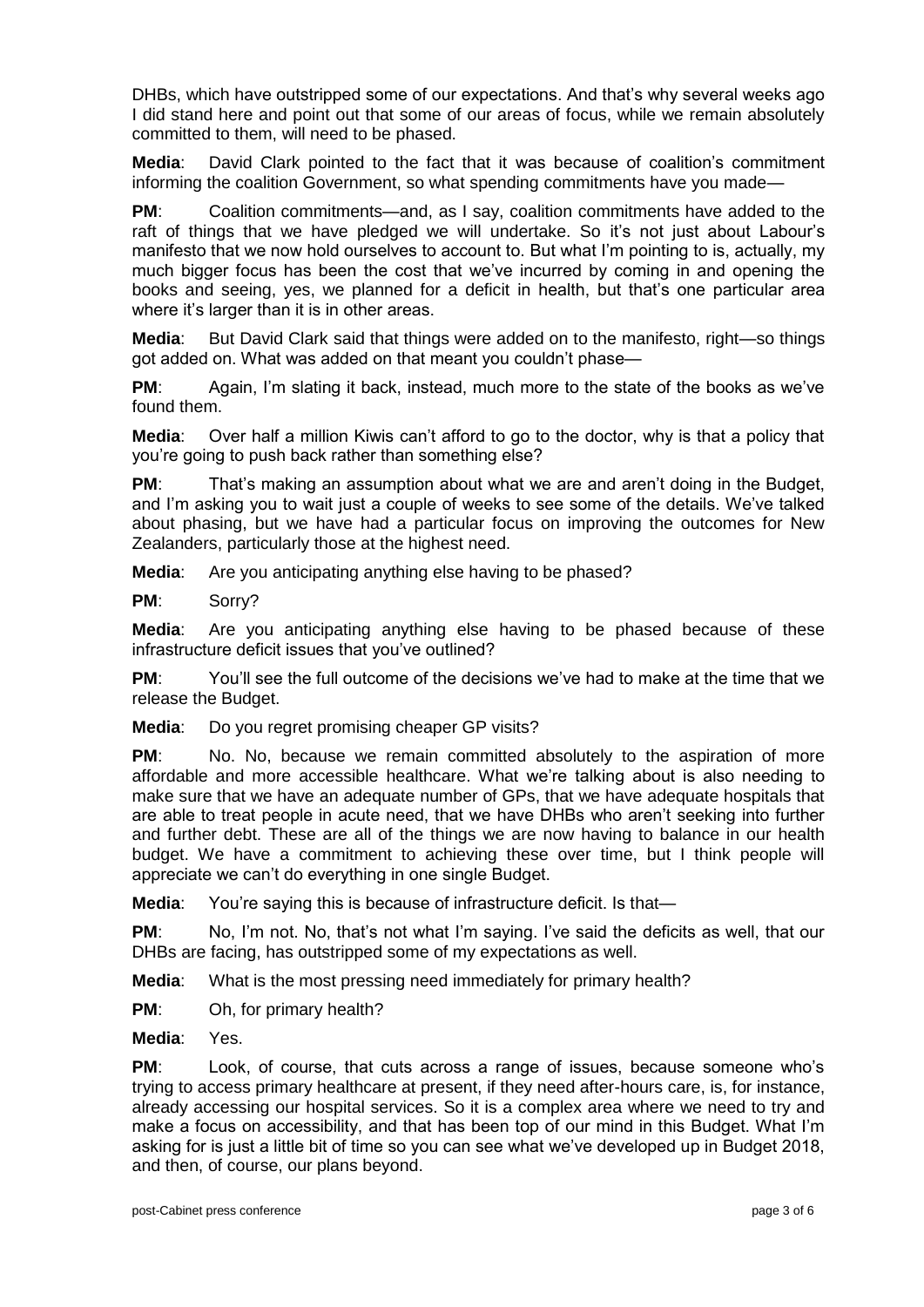**Media**: Come July 1, how cheaper will doctors' visits be?

**PM:** You'll have to wait until the Budget's released.

**Media**: That seems to suggest that, perhaps, this policy has been sacrificed this year to free up funds for a bigger number for DHBs, which could get—

**PM**: Again, all of that is going to be an assumption on your part until we release the Budget. As the Minister has made clear, improving the access of primary healthcare is and remains a focus for us. What we've talked about generally for this Budget is the need to have to phase over our 3-year period some of the things that we wish to achieve, because we can't do everything in healthcare in one go.

**Media**: Is this a broken promise, Ms Ardern?

**PM**: No, no, look, we've certainly had to take into account the circumstances that we've found. We remain committed to making primary healthcare in particular—your visit to the doctor—cheaper, but we also have to make sure that our hospitals can operate, that they're a safe environment, that our DHBs are out of the black hole that they're currently in, and some of these challenges are more stark than we anticipated. So while we'll get there, we won't get there in one go.

**Media**: Could this be a, you know, a classic case of under-promising so that you can over-deliver on the day? National's policy was more targeted towards the lower-income people, so you—

**PM:** No, when we say "phasing", we mean phasing.

**Media**: Does this give you cause to review your Budget responsibility commitments, then—if you're saying there were these unanticipated costs, does that mean you might look at, perhaps, loosening the self-imposed restraints?

**PM**: Oh, well, look, the best way to work around some of those self-imposed restraints is to make sure we get growth in our economy as well, which is also a focus for us—that, equally, is a way to ease pressure. Making sure that we have services that are strong in health and education is something we remain committed to delivering in this Budget, but at the same time I know New Zealanders want to feel assured that we have balanced the books, that we're ready in case we need any contingency for a significant event in New Zealand—that we have a buffer to the vulnerabilities that a country like ours has. And the Budget Responsibility Rules help us do that.

**Media:** So no plans to review or change those?

**PM**: No, no.

**Media**: So it's nothing to do with coalition promises, and yet New Zealand First won a billion dollars for the Provincial Growth Fund, which outstrips your operating allowance for the coming year.

**PM:** Of course, you know, a significant chunk of that is capital expenditure as well. But, yes, there's no doubt that we're factoring in a range of different priorities that we've included under the umbrella of this coalition Government. But I would say the bigger factor for the health budget has been much more the state that we've found things in as we've arrived in Government. And, yes, we anticipated a DHB deficit, but it's looking pretty stark for some of them.

**Media**: Your election policy says from 1 July 2018—

**PM:** I know exactly what it says.

**Media**: —Labour will lower the cost of GP—

**PM**: Yes.

**Media**: —visits by \$10. Are you still promising to do that?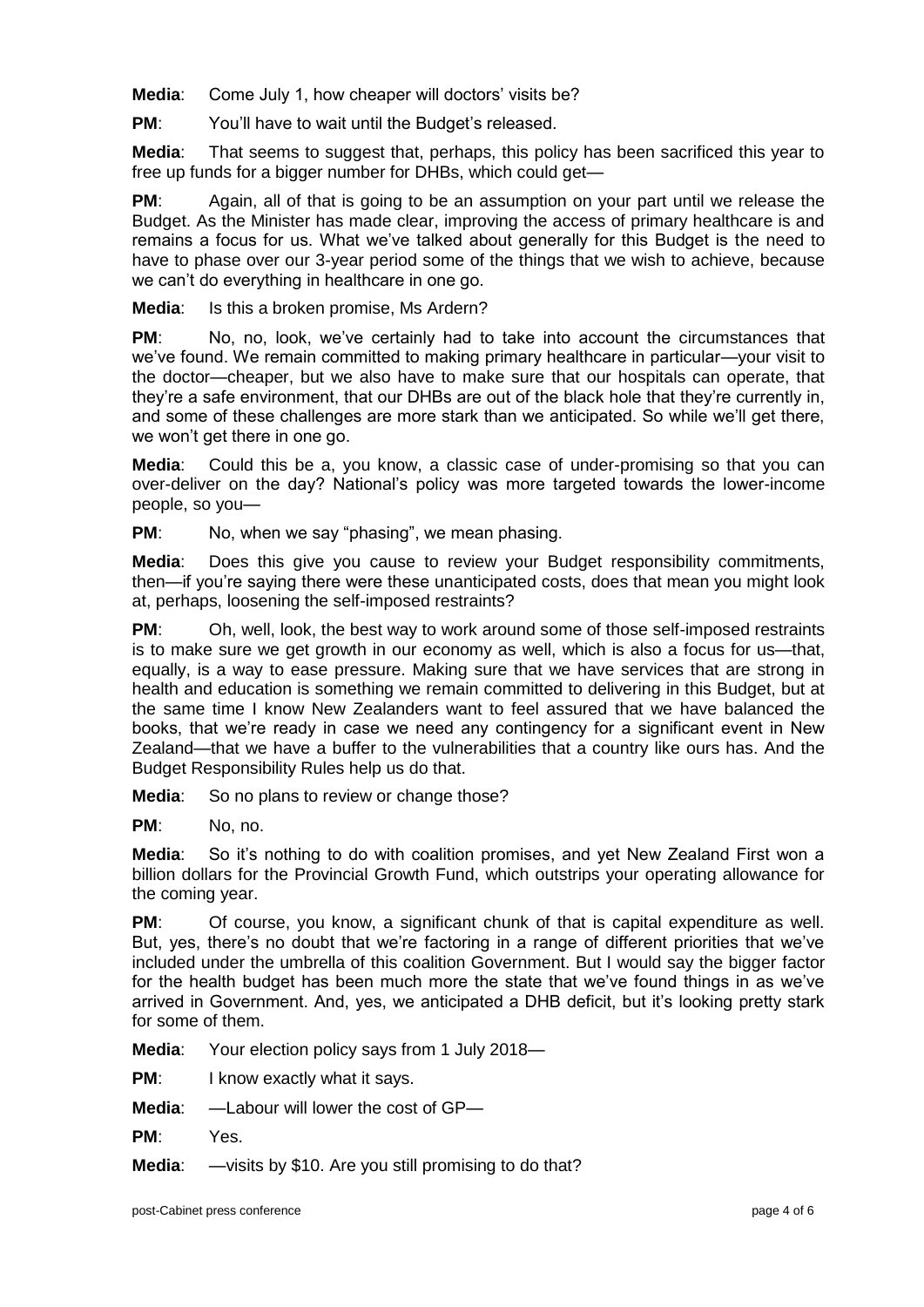**PM:** As I've clearly said, we're looking at now having to phase some of these-

**Media**: So how is that not a broken promise?

**PM:** — pledges. We are phasing these pledges because some of the things that we have encountered in health are worse than we are anticipated. We are committed to lowering the cost of accessing GPs, but we are having to make sure that we, at the same time, make sure our hospitals are running properly, that our DHBs are able to operate, that we have our health workforce working in a safe environment, and we're having to make sure we do that over a 3-year period.

**Media**: What would you say to people who voted for you wanting cheaper GP visits on July 1—

**PM:** I'm sure that they also wanted to make sure that we had a healthy hospital environment as well, and we've had a number of competing interests that we've had to manage in the health budget. We are trying to do it all. It is just going to take us a little more time.

**Media**: [*Inaudible*] Budget Responsibility Rules in 2020?

**PM:** I have expectation of them changing at this present point in time, and we've campaigned on them to hold over for the entire three years.

**Media**: Within the Budget Responsibility Rules, there is a clause that says before the next election you could reassess them and look at them to see if there is any change, whether it be the 20 percent debt, or the 30 percent GDP. Given what you know now, is there any contingency that you can change it in a couple of years, before the next election?

**PM:** As I've said, it is as important for us to make sure that we meet the competing needs that we have around strong services for health and education as it is to also make sure that we keep the books in good shape—that we make sure we're ready for any economic shocks that we might experience as a small, isolated, vulnerable nation. That's what a competent Government does, and that's what we're doing.

**Media**: But both Moody's and S&P, who rate New Zealand's credit assessment, say just a few percentage upwards, when it comes to our sovereign debt levels, wouldn't make any difference when it comes to our credit rating.

**PM**: That's why if we increase GDP, we'll also have an extra buffer as well. There's a couple of different ways to skin that cat.

**Media**: Just on Dunedin Hospital, are you still intending to start that build within your first term?

**PM**: Ah, we're intending to make some announcements on it in the very near future, which it sounds like you'll be interested in.

**Media**: Will you break ground in your first term?

**PM:** Well, certainly that's the expectation we've set ourselves, so we will be needing to make announcements on that very soon.

**Media**: Can you walk us through the way that this Government prioritises its spending commitments, because a lot of people are juxtaposing this GP sort of phasing in with the first-year free sort of policy, with the Provincial Growth Fund. I mean, this GP visit thing is obviously very important; it's serious for half of the population. Is it really—

**PM:** I will just stop you there. I mean, we haven't made the announcement yet, and I would ask that people exercise some caution until the Budget comes out. We've talked